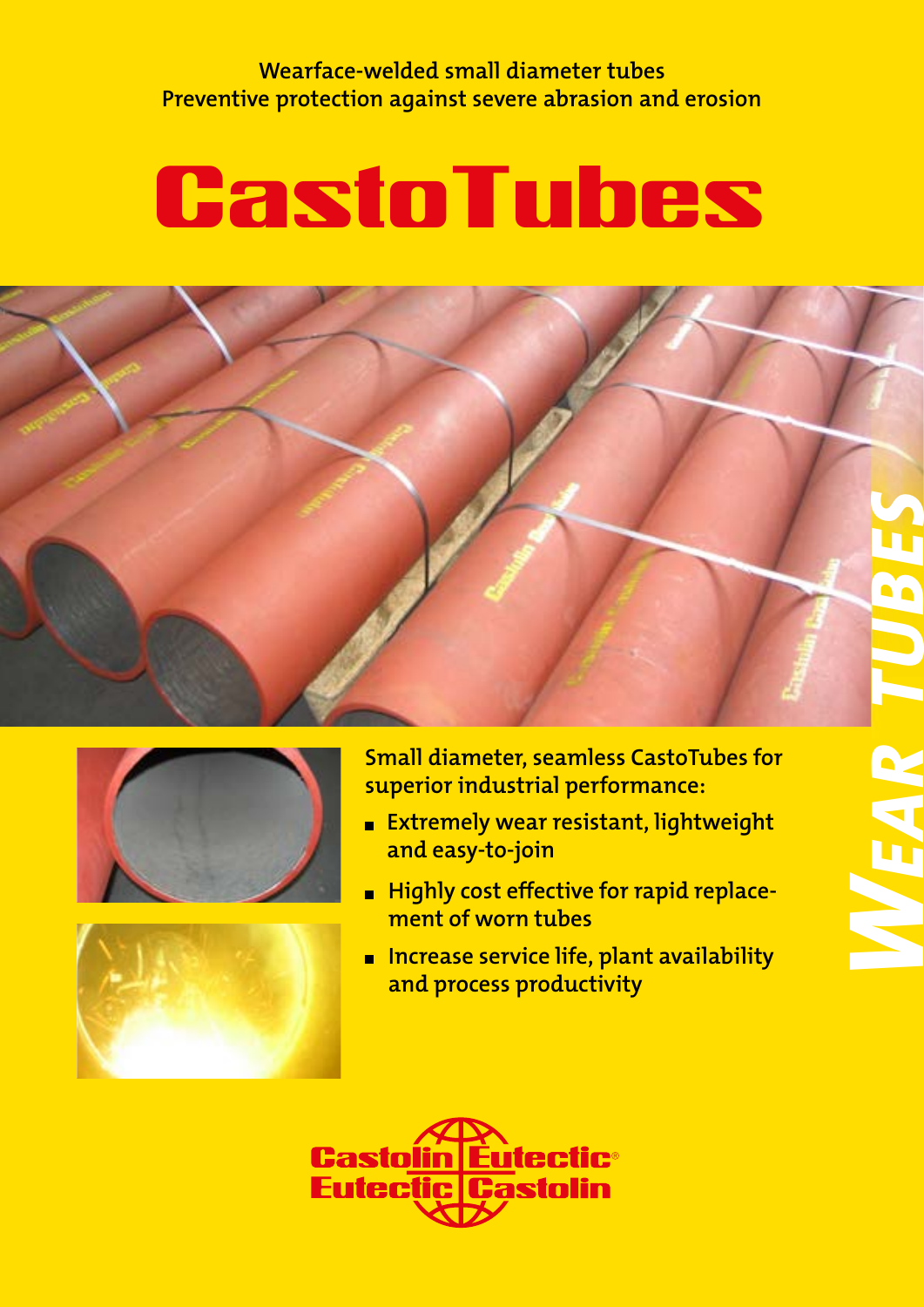#### **CastoTubes**



CastoTubes - the latest addition to our expanding **CastoTubes wear resistance** range of semi-finished, anti-wear solutions for industry.

Basically it consists of easy-to-weld mild steel tubes which have been internally wearface-welded with TeroMaTec 4666 alloy thus maintaining the exceptional wear resistance of our well known 4666 CastoDur Diamond Plates. Furthermore, by avoiding expensive forming operations of flat plates into tubes, seamless small diameter CastoTubes offer many advantages:

- Highly cost effective
- Absence of harmful linear weld joints
- Exceptional wear resistance
- Perfectly round cross section
- Spiral welding minimises distortion
- Lightweight for handling
- Easy-to-join by welding or mechanical means



#### **CastoTubes coating**

Applied internal coating thicknesses are typically 3 - 4.5 mm. The TeroMaTec 4666 wearfacing alloy contains multiple hard phases with hardnesses reaching 1500 - 2700 HV which resist abrasion and erosion up to 500°C. Alternative alloys and different base tube compositions for extreme service conditions (eg high temperature erosion), are available on request.



Controlled cooling during the manufacturing process produces densely dispersed hard phases. These are strongly oriented to provide superior wear resistance to conventional weld coatings.



CastoTubes are engineered for exceptional wear resistance as illustrated by the laboratory abrasion wear test data above. This performance results from:

- 1. Ultra-hard phases anchored in a tough matrix. Their hardness is typically 2-3 times higher than the most abrasive media used in industrial processes.
- 2. Unique geometry of hard phases achieved by controlled cooling of weld solidification kinetics. These tend to nucleate as a dispersion between other needle shaped phases which are strongly oriented and firmly anchored within the matrix. This prevents premature "washing out" of the hard phases from the "softer" matrix by wear mechanisms.



Dense dispersion of strongly oriented hard phases maximise wear resistance

Conventional, randomly solidified alloys tend to wear out much faster due to the early loss of hard particles from the matrix before contributing their useful wear resistance.



Conventional weld structure with random oriented hard phases which wear out faster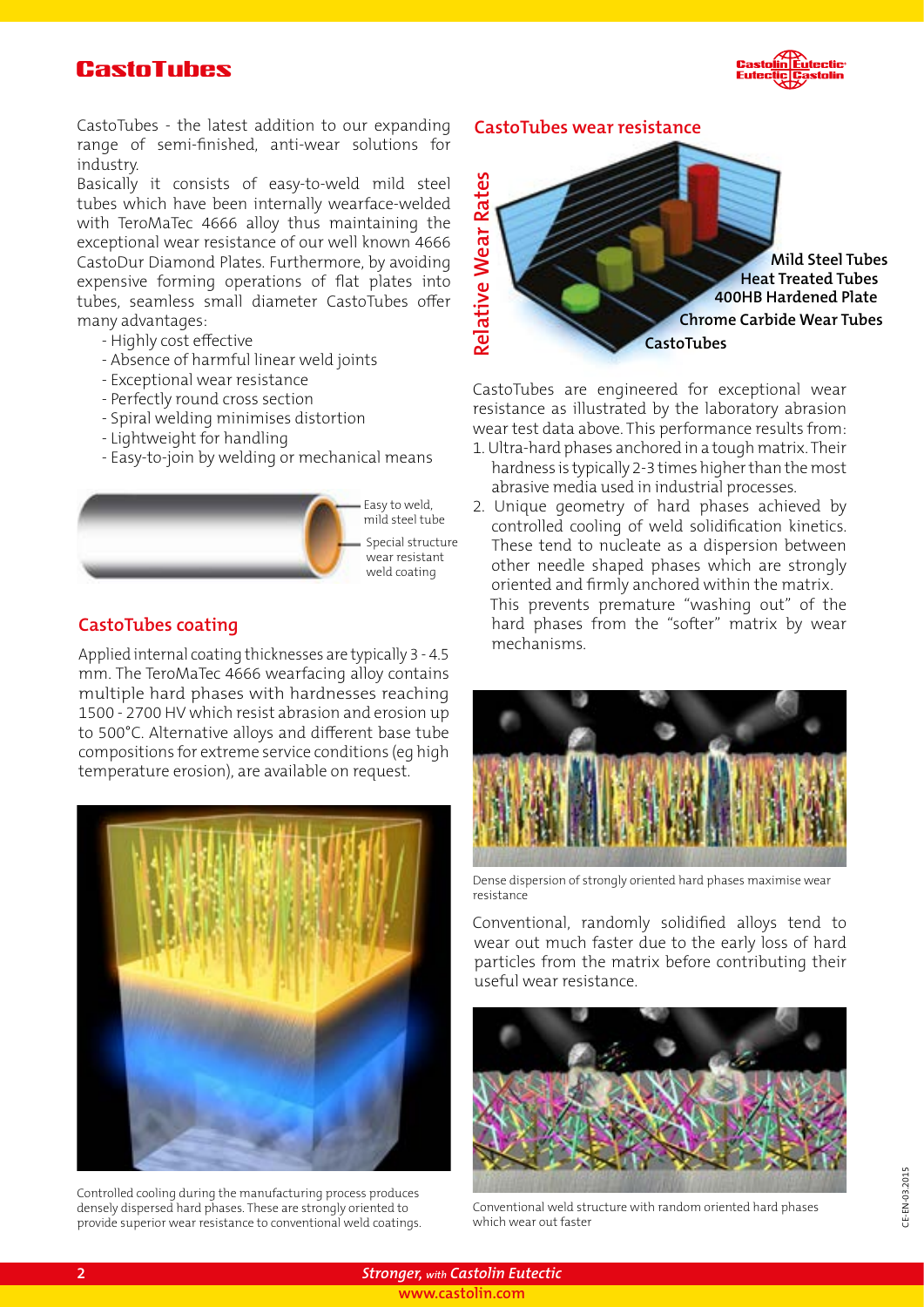### **CastoTubes**



#### **Standard CastoTubes Range**

Tubes with a minimum diameter of 82 mm are available, with a maximum length of 3 m.

CastoTubes can be fitted with standard flanges so that the replacement of worn out tubes can be done quickly and easily.

Virtually any inner diameter from the 82 - 303 mm range can be produced by applying a different wearfacing thickness inside the standard base tube.

This allows a close mating joint to the existing installation thus another alternating jenneds the entering instantation.<br>Maximum length 3 meters<br>Maximum length 3 meters



|                  |                         | Base tube            |                |                        |
|------------------|-------------------------|----------------------|----------------|------------------------|
| Item $n^{\circ}$ | Inner diam<br>$Di$ (mm) | Outer diam<br>Do(mm) | Wall<br>TB(mm) | Wear facing<br>TH (mm) |
| 0082 CT 0640     | 82                      | 101,6                | 5,6            | 4,0                    |
| 0100 CT 0735     | 100                     | 121,0                | 7,1            | 3,5                    |
| 0123 CT 0630     | 123                     | 139,7                | 5,6            | 3,0                    |
| 0150 CT 0635     | 150                     | 168,0                | 5,6            | 3,5                    |
| 0175 CT 0630     | 175                     | 193,7                | 6,3            | 3,0                    |
| 0200 CT 0635     | 200                     | 219,1                | 6,3            | 3,5                    |
| 0250 CT 0835     | 250                     | 273,0                | 8,0            | 3,5                    |

#### **Flanged joints** Additional dimensions are available on request.

CastoTubes are available with slip-on or integral flanges in accordance with DIN standards.

Other types of flange joints are also available upon request.

#### **Elbows**

Elbows are fabricated by cutting CastoTubes into wedges and reassembling them according to customer specifications for the pipe bend geometry.

100mm internal diameter flanged complete elbow (bottom) and detail (right)